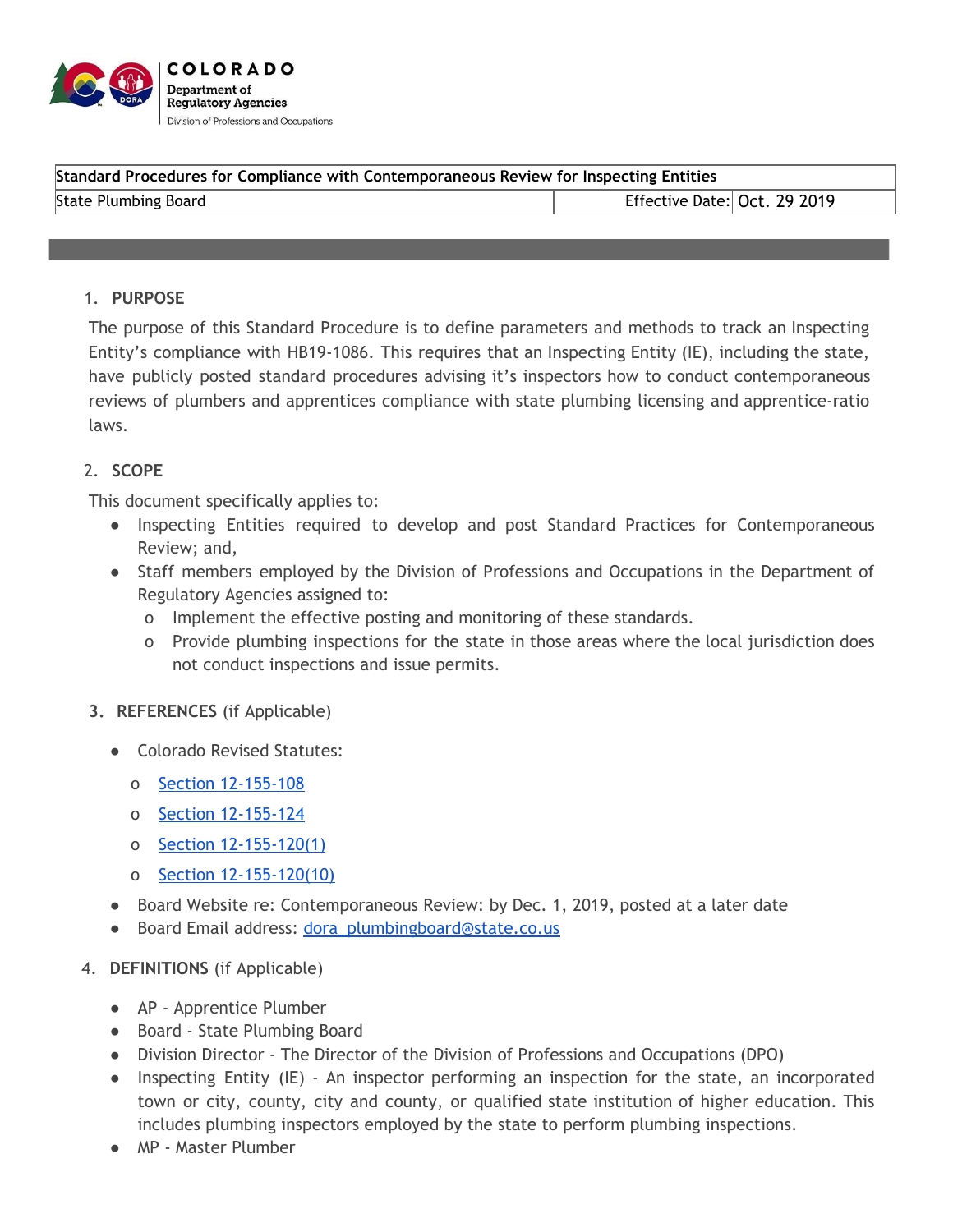

- Program Area The office of the Board
- PC Plumbing Contractor

# **5. ROLES & RESPONSIBILITIES**

The following outlines the roles and responsibilities related to development, implementation, and management for compliance with HB19-1086:

- Inspection Entity
	- o Utilizing the minimum requirements in section 6 Process below and section 12-155-120, C.R.S., establish Standard Procedures to advise its inspectors on how to conduct a contemporaneous review required in and in compliance with HB19-1086.
	- o Post standard procedures to their public website.
	- o Provide link to website to the Division Director upon implementation and as web link is edited/updated.
- Program Area Program Director and staff:
	- o Develop a sample web page that will house minimum requirements for standard procedures and list of links to IE's corresponding webpage(s).
	- o Develop, prepare for posting, and maintain posting of a 'spreadsheet' listing the IEs and each IE's web-link(s) to their standard procedures for contemporaneous review.
	- o Monitor Board email for IE notifications and process updates to the Board's dedicated website.
	- o Expedite process for instances of non-compliance.
- Division Wide Program Services:
	- o Website Development for aforementioned postings 2-3 weeks for work as represented.
	- o Assist Program Area for updating information on this Board site.
- AUDIT Team:
	- o Set standards for bi-annual auditing for compliance.
	- o Refer non-compliant IE to Program Area for possible action.

#### **6. PROCESS**

I. Development of Standard Procedures

Inspecting Entities (IE), including the state, will develop Standard Procedures.

The Division sets the following Minimum Requirements for Inspecting Entity's (IE) Standard Procedures for effective Contemporaneous Review: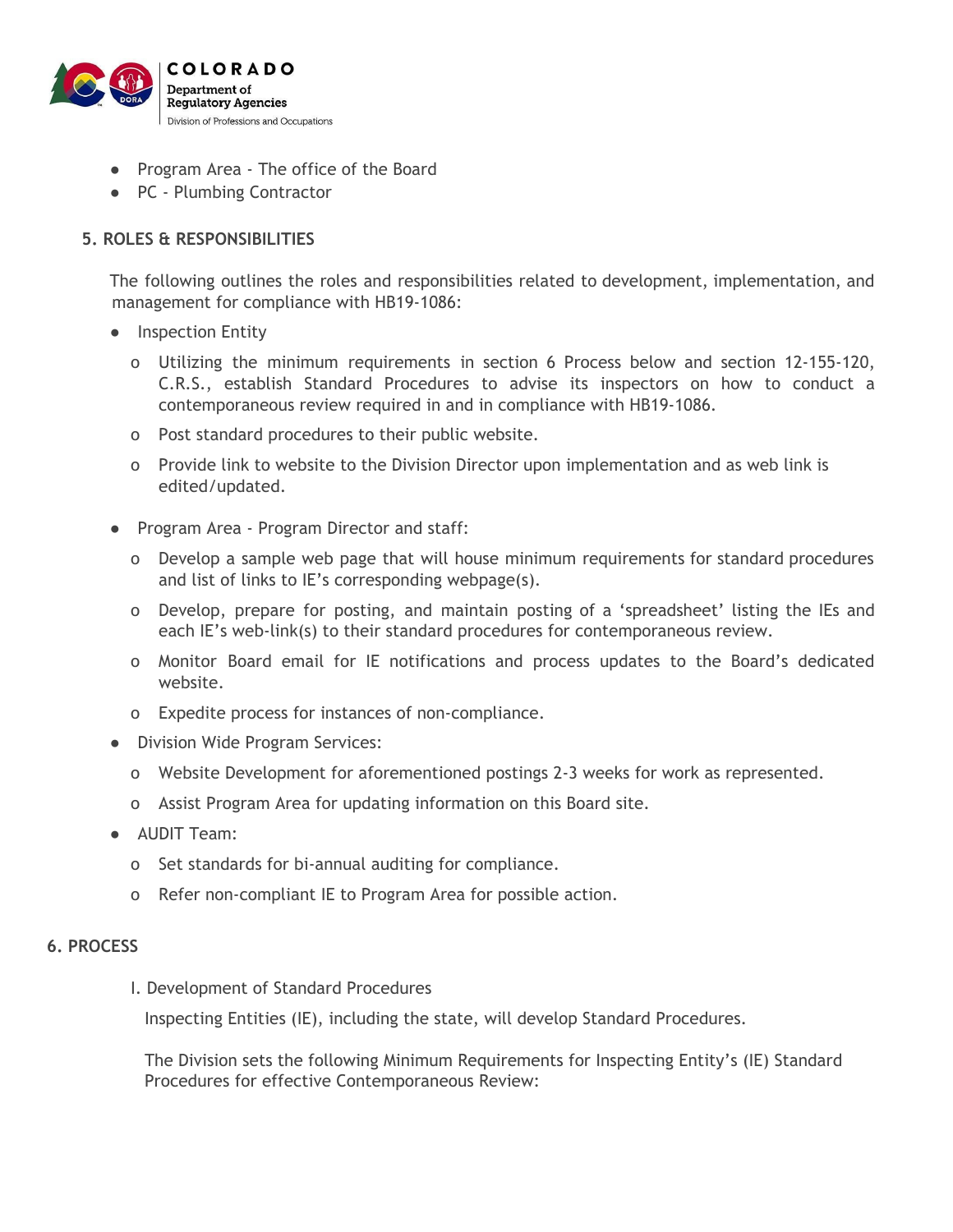

- 1. Establish when, in the permitting process, the IE verifies that the Plumbing Contractor (PC) and the PC's full-time Master Plumber (MP) maintains active registration and licensure (respectively), and what IE will do if no active license or registration exists.
- 2. Determine method IE will use to verify license and/or registration (i.e. DORA's online licensing system).
- 3. Establish how IE will handle changes if the PC or MP originally assigned to a job is replaced or leaves the project after the permit is obtained. Determining whether the permit remains in place or terms in which the permit can remain active.
- 4. IEs must determine when and how their inspector(s) will:
	- a. Conduct occasional, random, on-site inspections for compliance with 12-155-108, and 12-155-124;
	- b. Verify licensure for all plumbers and the registrations of all Apprentice Plumbers (AP) performing work at a job site being inspected; and,
	- c. Verify PC's compliance with licensee-to-apprentice ratio, as required by law. IE must also determine actions to take should violations occur.
- 5. Establish how, if, and when, IE or IE's Inspector will report violations to the Board.

## II. Posting Guidelines

- 1. IE's Posting Requirements:
	- a. The IE must post the aforementioned standard procedures, related to contemporaneous review, in a prominent location on its public-facing website.
	- b. A link to the webpage on which the procedures have been posted must be provided to the State Plumbing Board office via email at DORA\_PlumbingBoard@state.co.us by December 1, 2019.
	- c. If an Inspecting Entity does not have a website, the current procedures must be provided via email to the Board at DORA\_PlumbingBoard@state.co.us for posting on the Board's website by December 1, 2019.
- 2. DPO/Board Posting Process

Board will create and maintain a webpage that:

- a. Provides minimum requirements for standard procedures; and
- b. A list of Inspecting Entities, including the state, with the hyperlink the IE provided to their Standard Procedures.

List will include access to the standard procedures for IE's that do not have a website.

- III. Auditing Standards and Process
	- 1. At least bi-annually, the Division's Compliance Services office will conduct an audit to:
		- a. Verify links provided to the Director by Inspecting Entities are current and compliant with the requirements of HB19-1086;